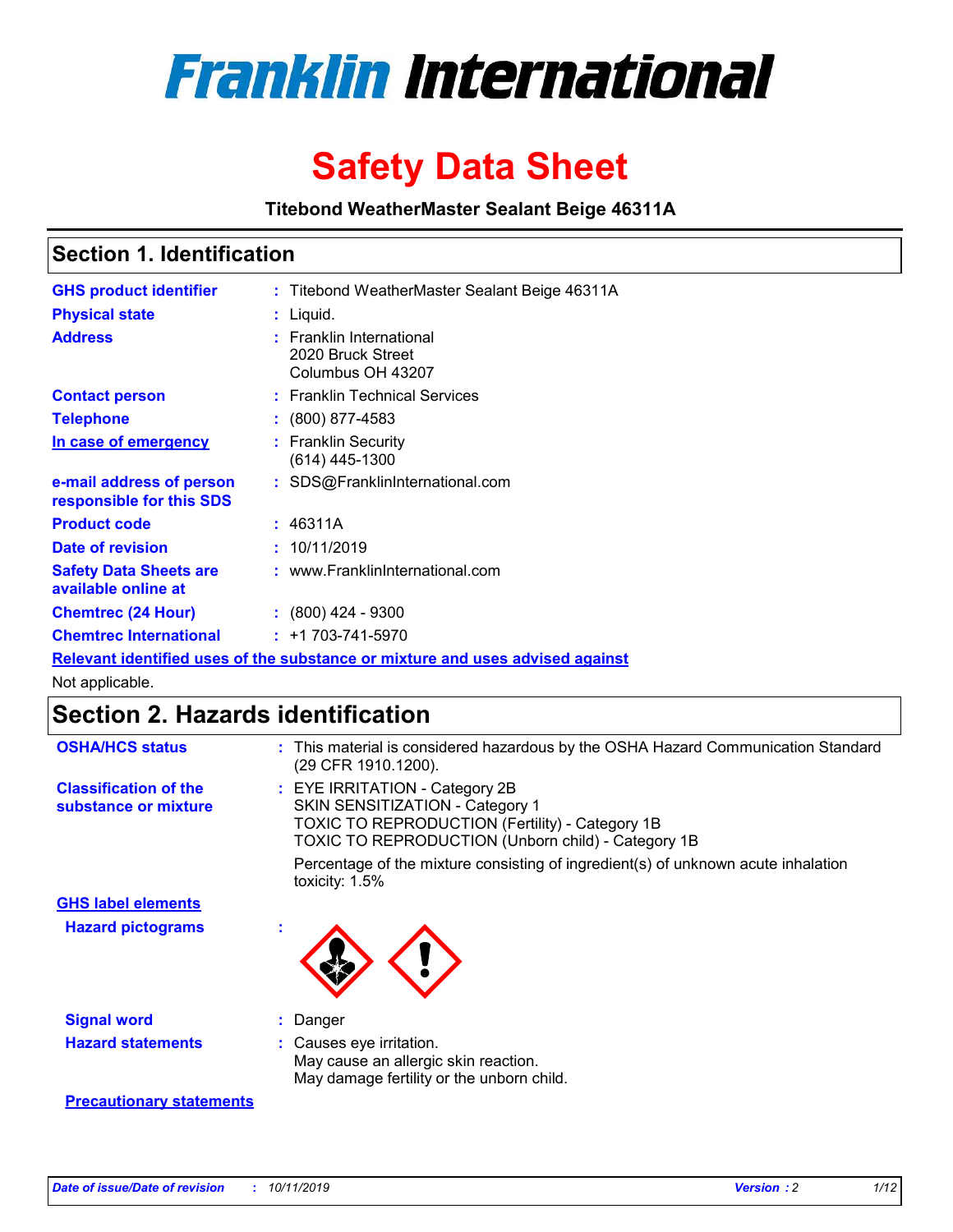# **Section 2. Hazards identification**

| <b>Prevention</b>                          | : Obtain special instructions before use. Do not handle until all safety precautions have<br>been read and understood. Wear protective gloves. Wear eye or face protection.<br>Wear protective clothing. Avoid breathing vapor. Wash hands thoroughly after handling.<br>Contaminated work clothing must not be allowed out of the workplace.                                                        |
|--------------------------------------------|------------------------------------------------------------------------------------------------------------------------------------------------------------------------------------------------------------------------------------------------------------------------------------------------------------------------------------------------------------------------------------------------------|
| <b>Response</b>                            | : IF exposed or concerned: Get medical attention. IF ON SKIN: Wash with plenty of<br>soap and water. Wash contaminated clothing before reuse. If skin irritation or rash<br>occurs: Get medical attention. IF IN EYES: Rinse cautiously with water for several<br>minutes. Remove contact lenses, if present and easy to do. Continue rinsing. If eye<br>irritation persists: Get medical attention. |
| <b>Storage</b>                             | : Store locked up.                                                                                                                                                                                                                                                                                                                                                                                   |
| <b>Disposal</b>                            | : Dispose of contents and container in accordance with all local, regional, national and<br>international regulations.                                                                                                                                                                                                                                                                               |
| <b>Hazards not otherwise</b><br>classified | : Product generates methanol during cure.                                                                                                                                                                                                                                                                                                                                                            |
|                                            |                                                                                                                                                                                                                                                                                                                                                                                                      |

# **Section 3. Composition/information on ingredients**

| <b>Substance/mixture</b><br>Mixture                  |                   |                     |
|------------------------------------------------------|-------------------|---------------------|
| <b>Ingredient name</b>                               | $\frac{9}{6}$     | <b>CAS number</b>   |
| 3-aminopropyltriethoxysilane<br>Dibutyltin dilaurate | l≤3<br>$\leq 0.3$ | 919-30-2<br>77-58-7 |

Any concentration shown as a range is to protect confidentiality or is due to batch variation.

**There are no additional ingredients present which, within the current knowledge of the supplier and in the concentrations applicable, are classified as hazardous to health or the environment and hence require reporting in this section.**

**Occupational exposure limits, if available, are listed in Section 8.**

# **Section 4. First aid measures**

| <b>Description of necessary first aid measures</b> |                                                                                                                                                                                                                                                                                                                                                                                                                                                                                                                                                                                                                                                                                                                                                                           |  |  |  |
|----------------------------------------------------|---------------------------------------------------------------------------------------------------------------------------------------------------------------------------------------------------------------------------------------------------------------------------------------------------------------------------------------------------------------------------------------------------------------------------------------------------------------------------------------------------------------------------------------------------------------------------------------------------------------------------------------------------------------------------------------------------------------------------------------------------------------------------|--|--|--|
| <b>Eye contact</b>                                 | : Immediately flush eyes with plenty of water, occasionally lifting the upper and lower<br>eyelids. Check for and remove any contact lenses. Continue to rinse for at least 10<br>minutes. If irritation persists, get medical attention.                                                                                                                                                                                                                                                                                                                                                                                                                                                                                                                                 |  |  |  |
| <b>Inhalation</b>                                  | : Remove victim to fresh air and keep at rest in a position comfortable for breathing. If<br>not breathing, if breathing is irregular or if respiratory arrest occurs, provide artificial<br>respiration or oxygen by trained personnel. It may be dangerous to the person providing<br>aid to give mouth-to-mouth resuscitation. Get medical attention. If unconscious, place<br>in recovery position and get medical attention immediately. Maintain an open airway.<br>Loosen tight clothing such as a collar, tie, belt or waistband. In case of inhalation of<br>decomposition products in a fire, symptoms may be delayed. The exposed person may<br>need to be kept under medical surveillance for 48 hours.                                                       |  |  |  |
| <b>Skin contact</b>                                | : Wash with plenty of soap and water. Remove contaminated clothing and shoes. Wash<br>contaminated clothing thoroughly with water before removing it, or wear gloves.<br>Continue to rinse for at least 10 minutes. Get medical attention. In the event of any<br>complaints or symptoms, avoid further exposure. Wash clothing before reuse. Clean<br>shoes thoroughly before reuse.                                                                                                                                                                                                                                                                                                                                                                                     |  |  |  |
| <b>Ingestion</b>                                   | : Wash out mouth with water. Remove dentures if any. Remove victim to fresh air and<br>keep at rest in a position comfortable for breathing. If material has been swallowed and<br>the exposed person is conscious, give small quantities of water to drink. Stop if the<br>exposed person feels sick as vomiting may be dangerous. Do not induce vomiting<br>unless directed to do so by medical personnel. If vomiting occurs, the head should be<br>kept low so that vomit does not enter the lungs. Get medical attention. Never give<br>anything by mouth to an unconscious person. If unconscious, place in recovery position<br>and get medical attention immediately. Maintain an open airway. Loosen tight clothing<br>such as a collar, tie, belt or waistband. |  |  |  |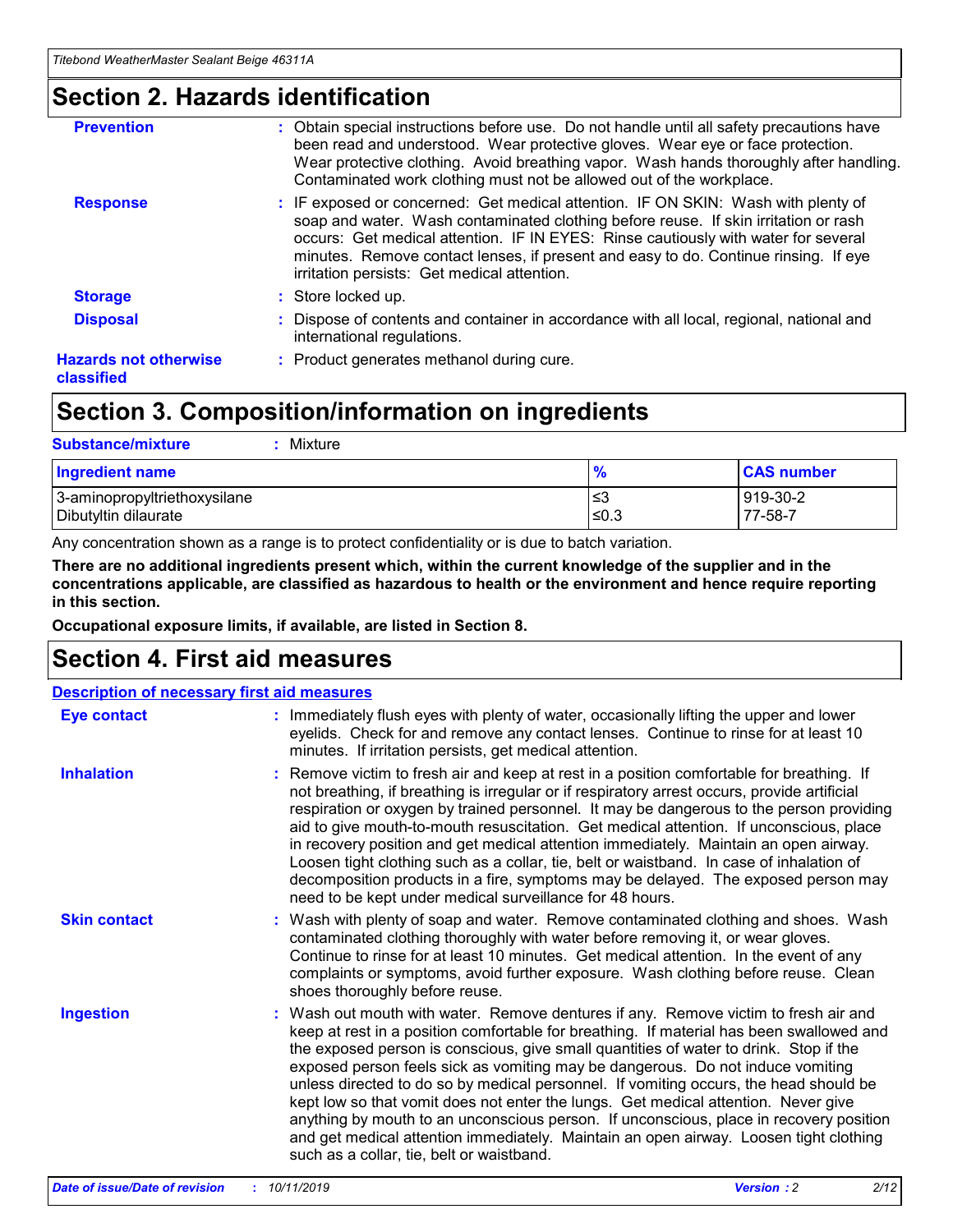# **Section 4. First aid measures**

| Most important symptoms/effects, acute and delayed |                                       |                                                                                                                                                                                                                                                                                                                                                                                                                 |  |  |  |
|----------------------------------------------------|---------------------------------------|-----------------------------------------------------------------------------------------------------------------------------------------------------------------------------------------------------------------------------------------------------------------------------------------------------------------------------------------------------------------------------------------------------------------|--|--|--|
|                                                    | <b>Potential acute health effects</b> |                                                                                                                                                                                                                                                                                                                                                                                                                 |  |  |  |
| <b>Eye contact</b>                                 |                                       | : May cause eye irritation.                                                                                                                                                                                                                                                                                                                                                                                     |  |  |  |
| <b>Inhalation</b>                                  |                                       | : No known significant effects or critical hazards.                                                                                                                                                                                                                                                                                                                                                             |  |  |  |
| <b>Skin contact</b>                                |                                       | : May cause skin irritation.                                                                                                                                                                                                                                                                                                                                                                                    |  |  |  |
| <b>Ingestion</b>                                   |                                       | : No known significant effects or critical hazards.                                                                                                                                                                                                                                                                                                                                                             |  |  |  |
| Over-exposure signs/symptoms                       |                                       |                                                                                                                                                                                                                                                                                                                                                                                                                 |  |  |  |
| <b>Eye contact</b>                                 |                                       | : Adverse symptoms may include the following:<br>irritation<br>watering<br>redness                                                                                                                                                                                                                                                                                                                              |  |  |  |
| <b>Inhalation</b>                                  |                                       | : Adverse symptoms may include the following:<br>reduced fetal weight<br>increase in fetal deaths<br>skeletal malformations                                                                                                                                                                                                                                                                                     |  |  |  |
| <b>Skin contact</b>                                |                                       | : Adverse symptoms may include the following:<br>irritation<br>redness<br>reduced fetal weight<br>increase in fetal deaths<br>skeletal malformations                                                                                                                                                                                                                                                            |  |  |  |
| <b>Ingestion</b>                                   |                                       | : Adverse symptoms may include the following:<br>reduced fetal weight<br>increase in fetal deaths<br>skeletal malformations                                                                                                                                                                                                                                                                                     |  |  |  |
|                                                    |                                       | <b>Indication of immediate medical attention and special treatment needed, if necessary</b>                                                                                                                                                                                                                                                                                                                     |  |  |  |
| <b>Notes to physician</b>                          |                                       | : In case of inhalation of decomposition products in a fire, symptoms may be delayed.<br>The exposed person may need to be kept under medical surveillance for 48 hours.                                                                                                                                                                                                                                        |  |  |  |
| <b>Specific treatments</b>                         |                                       | : No specific treatment.                                                                                                                                                                                                                                                                                                                                                                                        |  |  |  |
| <b>Protection of first-aiders</b>                  |                                       | : No action shall be taken involving any personal risk or without suitable training. If it is<br>suspected that fumes are still present, the rescuer should wear an appropriate mask or<br>self-contained breathing apparatus. It may be dangerous to the person providing aid to<br>give mouth-to-mouth resuscitation. Wash contaminated clothing thoroughly with water<br>before removing it, or wear gloves. |  |  |  |

**See toxicological information (Section 11)**

# **Section 5. Fire-fighting measures**

| <b>Extinguishing media</b>                             |                                                                                                                                                                                                     |
|--------------------------------------------------------|-----------------------------------------------------------------------------------------------------------------------------------------------------------------------------------------------------|
| <b>Suitable extinguishing</b><br>media                 | : Use an extinguishing agent suitable for the surrounding fire.                                                                                                                                     |
| <b>Unsuitable extinguishing</b><br>media               | : None known.                                                                                                                                                                                       |
| <b>Specific hazards arising</b><br>from the chemical   | : In a fire or if heated, a pressure increase will occur and the container may burst.                                                                                                               |
| <b>Hazardous thermal</b><br>decomposition products     | : Decomposition products may include the following materials:<br>carbon dioxide<br>carbon monoxide<br>nitrogen oxides<br>metal oxide/oxides                                                         |
| <b>Special protective actions</b><br>for fire-fighters | : Promptly isolate the scene by removing all persons from the vicinity of the incident if<br>there is a fire. No action shall be taken involving any personal risk or without suitable<br>training. |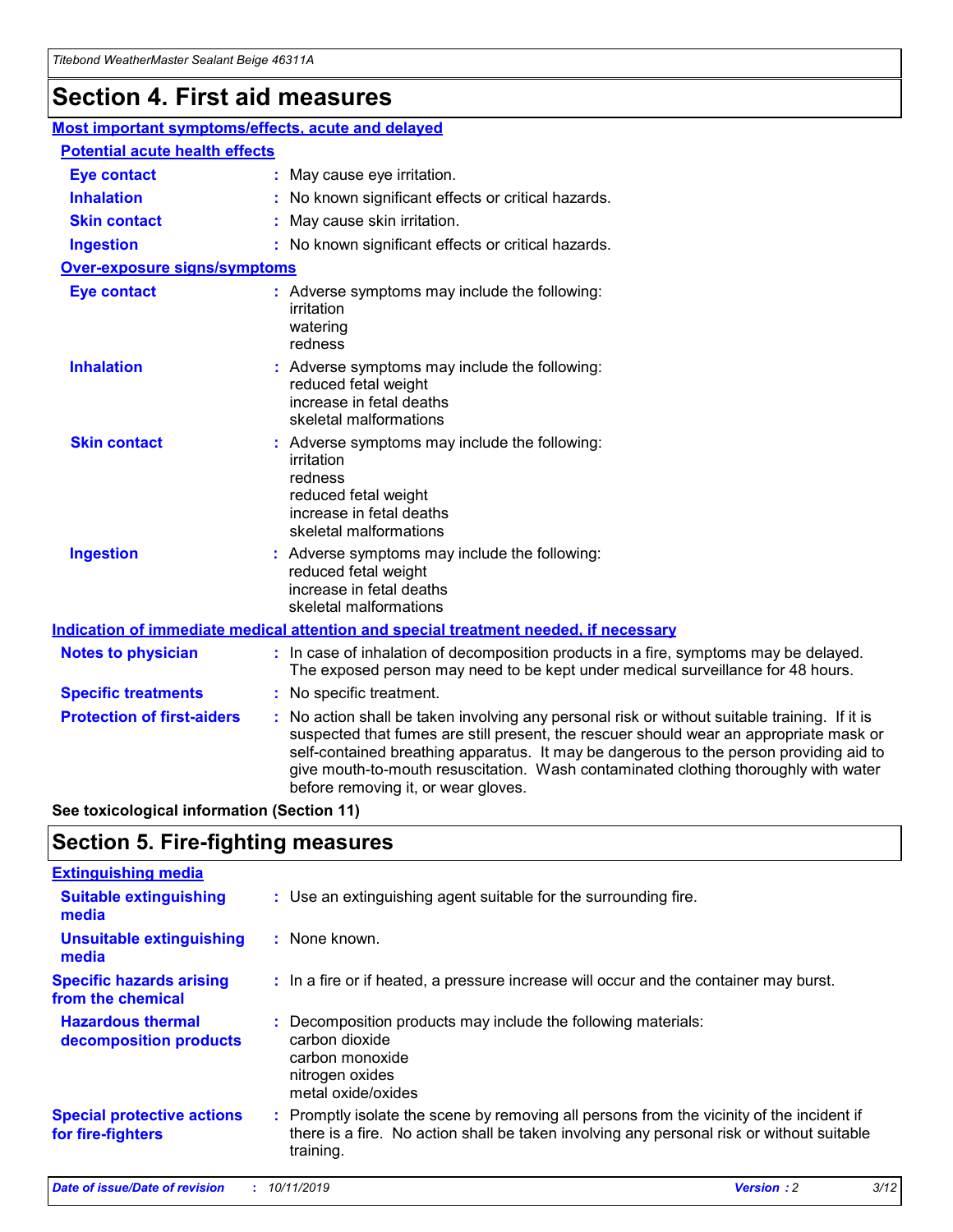## **Section 5. Fire-fighting measures**

**Special protective equipment for fire-fighters** Fire-fighters should wear appropriate protective equipment and self-contained breathing **:** apparatus (SCBA) with a full face-piece operated in positive pressure mode.

## **Section 6. Accidental release measures**

#### **Personal precautions, protective equipment and emergency procedures**

| For non-emergency<br>personnel                               | : No action shall be taken involving any personal risk or without suitable training.<br>Evacuate surrounding areas. Keep unnecessary and unprotected personnel from<br>entering. Do not touch or walk through spilled material. Avoid breathing vapor or mist.<br>Provide adequate ventilation. Wear appropriate respirator when ventilation is<br>inadequate. Put on appropriate personal protective equipment.                                                                                                                                                                                                                                                                                             |
|--------------------------------------------------------------|--------------------------------------------------------------------------------------------------------------------------------------------------------------------------------------------------------------------------------------------------------------------------------------------------------------------------------------------------------------------------------------------------------------------------------------------------------------------------------------------------------------------------------------------------------------------------------------------------------------------------------------------------------------------------------------------------------------|
|                                                              | For emergency responders : If specialized clothing is required to deal with the spillage, take note of any information in<br>Section 8 on suitable and unsuitable materials. See also the information in "For non-<br>emergency personnel".                                                                                                                                                                                                                                                                                                                                                                                                                                                                  |
| <b>Environmental precautions</b>                             | : Avoid dispersal of spilled material and runoff and contact with soil, waterways, drains<br>and sewers. Inform the relevant authorities if the product has caused environmental<br>pollution (sewers, waterways, soil or air).                                                                                                                                                                                                                                                                                                                                                                                                                                                                              |
| <b>Methods and materials for containment and cleaning up</b> |                                                                                                                                                                                                                                                                                                                                                                                                                                                                                                                                                                                                                                                                                                              |
| <b>Small spill</b>                                           | : Stop leak if without risk. Move containers from spill area. Dilute with water and mop up<br>if water-soluble. Alternatively, or if water-insoluble, absorb with an inert dry material and<br>place in an appropriate waste disposal container. Dispose of via a licensed waste<br>disposal contractor.                                                                                                                                                                                                                                                                                                                                                                                                     |
| <b>Large spill</b>                                           | : Stop leak if without risk. Move containers from spill area. Approach release from<br>upwind. Prevent entry into sewers, water courses, basements or confined areas. Wash<br>spillages into an effluent treatment plant or proceed as follows. Contain and collect<br>spillage with non-combustible, absorbent material e.g. sand, earth, vermiculite or<br>diatomaceous earth and place in container for disposal according to local regulations<br>(see Section 13). Dispose of via a licensed waste disposal contractor. Contaminated<br>absorbent material may pose the same hazard as the spilled product. Note: see<br>Section 1 for emergency contact information and Section 13 for waste disposal. |

# **Section 7. Handling and storage**

| <b>Precautions for safe handling</b>                                             |                                                                                                                                                                                                                                                                                                                                                                                                                                                                                                                                                                                                                                                                                                                                                                                                                                                  |
|----------------------------------------------------------------------------------|--------------------------------------------------------------------------------------------------------------------------------------------------------------------------------------------------------------------------------------------------------------------------------------------------------------------------------------------------------------------------------------------------------------------------------------------------------------------------------------------------------------------------------------------------------------------------------------------------------------------------------------------------------------------------------------------------------------------------------------------------------------------------------------------------------------------------------------------------|
| <b>Protective measures</b>                                                       | : Put on appropriate personal protective equipment (see Section 8). Persons with a<br>history of skin sensitization problems should not be employed in any process in which<br>this product is used. Avoid exposure - obtain special instructions before use. Avoid<br>exposure during pregnancy. Do not handle until all safety precautions have been read<br>and understood. Do not get in eyes or on skin or clothing. Do not ingest. Avoid<br>breathing vapor or mist. If during normal use the material presents a respiratory hazard,<br>use only with adequate ventilation or wear appropriate respirator. Keep in the original<br>container or an approved alternative made from a compatible material, kept tightly<br>closed when not in use. Empty containers retain product residue and can be hazardous.<br>Do not reuse container. |
| <b>Advice on general</b><br>occupational hygiene                                 | : Eating, drinking and smoking should be prohibited in areas where this material is<br>handled, stored and processed. Workers should wash hands and face before eating,<br>drinking and smoking. Remove contaminated clothing and protective equipment before<br>entering eating areas. See also Section 8 for additional information on hygiene<br>measures.                                                                                                                                                                                                                                                                                                                                                                                                                                                                                    |
| <b>Conditions for safe storage,</b><br>including any<br><b>incompatibilities</b> | : Store between the following temperatures: 0 to 120 $\degree$ C (32 to 248 $\degree$ F). Store in<br>accordance with local regulations. Store in original container protected from direct<br>sunlight in a dry, cool and well-ventilated area, away from incompatible materials (see<br>Section 10) and food and drink. Store locked up. Keep container tightly closed and<br>sealed until ready for use. Containers that have been opened must be carefully<br>resealed and kept upright to prevent leakage. Do not store in unlabeled containers.<br>Use appropriate containment to avoid environmental contamination. See Section 10 for<br>incompatible materials before handling or use.                                                                                                                                                   |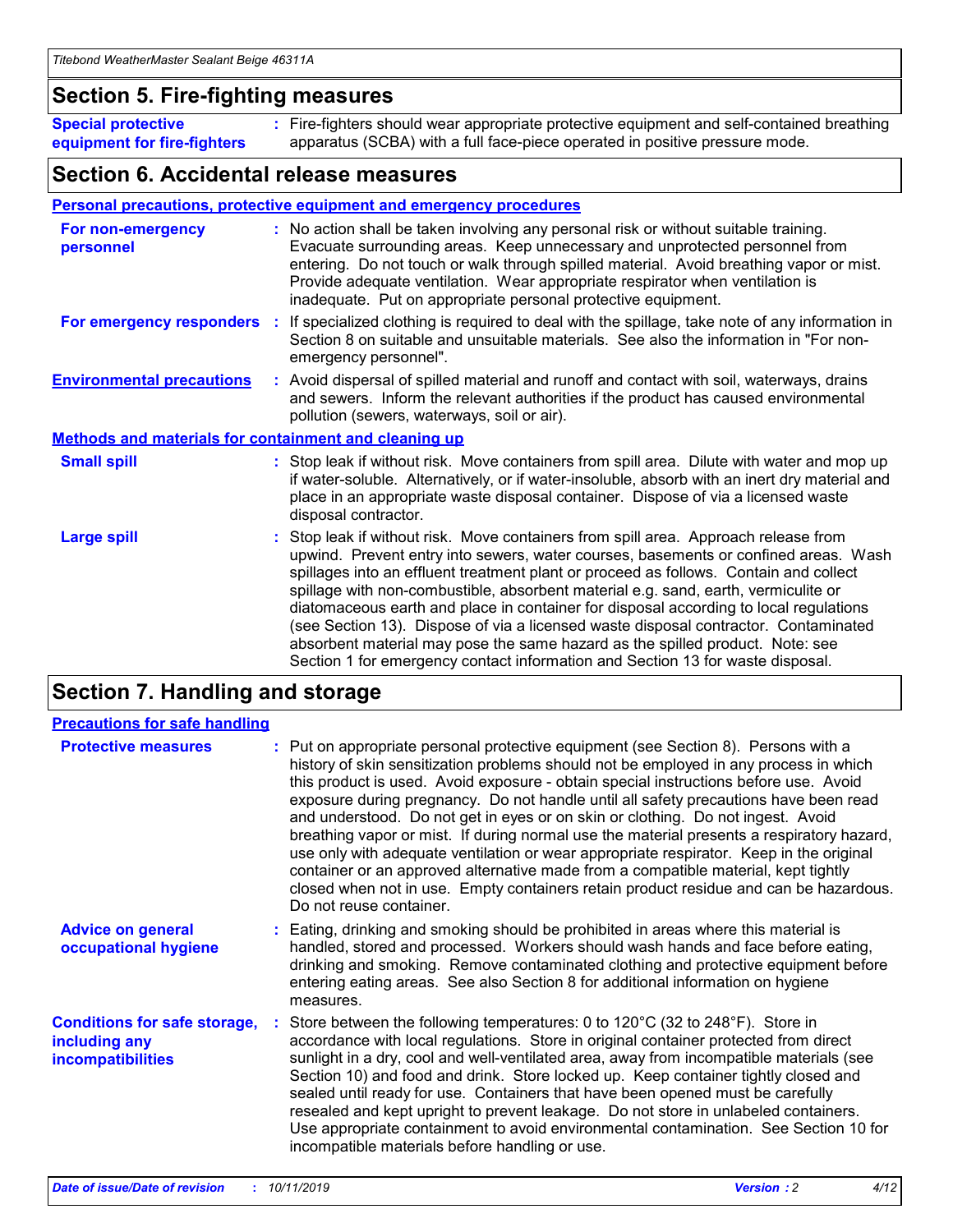# **Section 8. Exposure controls/personal protection**

#### **Control parameters**

#### **Occupational exposure limits**

| <b>Ingredient name</b>                               |    |                        | <b>Exposure limits</b>                                                                                                                                                                                                                                                                                                                                                                                                                                                                                                                                                                                                 |
|------------------------------------------------------|----|------------------------|------------------------------------------------------------------------------------------------------------------------------------------------------------------------------------------------------------------------------------------------------------------------------------------------------------------------------------------------------------------------------------------------------------------------------------------------------------------------------------------------------------------------------------------------------------------------------------------------------------------------|
| 3-aminopropyltriethoxysilane<br>Dibutyltin dilaurate |    |                        | None.<br>ACGIH TLV (United States, 3/2019). Absorbed through skin.<br>Notes: as Sn<br>TWA: 0.1 mg/m <sup>3</sup> , (as Sn) 8 hours.<br>STEL: 0.2 mg/m <sup>3</sup> , (as Sn) 15 minutes.<br>NIOSH REL (United States, 10/2016). Absorbed through skin.<br>Notes: as Sn<br>TWA: 0.1 mg/m <sup>3</sup> , (as Sn) 10 hours.<br>OSHA PEL (United States, 5/2018). Notes: as Sn<br>TWA: $0.1 \text{ mg/m}^3$ , (as Sn) 8 hours.<br>OSHA PEL 1989 (United States, 3/1989). Absorbed through skin.<br>Notes: measured as Sn<br>TWA: 0.1 mg/m <sup>3</sup> , (measured as Sn) 8 hours. Form: Organic                           |
| <b>Appropriate engineering</b><br>controls           |    |                        | : If user operations generate dust, fumes, gas, vapor or mist, use process enclosures,<br>local exhaust ventilation or other engineering controls to keep worker exposure to<br>airborne contaminants below any recommended or statutory limits.                                                                                                                                                                                                                                                                                                                                                                       |
| <b>Environmental exposure</b><br><b>controls</b>     |    |                        | Emissions from ventilation or work process equipment should be checked to ensure<br>they comply with the requirements of environmental protection legislation. In some<br>cases, fume scrubbers, filters or engineering modifications to the process equipment<br>will be necessary to reduce emissions to acceptable levels.                                                                                                                                                                                                                                                                                          |
| <b>Individual protection measures</b>                |    |                        |                                                                                                                                                                                                                                                                                                                                                                                                                                                                                                                                                                                                                        |
| <b>Hygiene measures</b>                              |    |                        | : Wash hands, forearms and face thoroughly after handling chemical products, before<br>eating, smoking and using the lavatory and at the end of the working period.<br>Appropriate techniques should be used to remove potentially contaminated clothing.<br>Contaminated work clothing should not be allowed out of the workplace. Wash<br>contaminated clothing before reusing. Ensure that eyewash stations and safety<br>showers are close to the workstation location.                                                                                                                                            |
| <b>Eye/face protection</b>                           |    |                        | : Safety eyewear complying with an approved standard should be used when a risk<br>assessment indicates this is necessary to avoid exposure to liquid splashes, mists,<br>gases or dusts. If contact is possible, the following protection should be worn, unless<br>the assessment indicates a higher degree of protection: chemical splash goggles.                                                                                                                                                                                                                                                                  |
| <b>Skin protection</b>                               |    |                        |                                                                                                                                                                                                                                                                                                                                                                                                                                                                                                                                                                                                                        |
| <b>Hand protection</b>                               |    |                        | : Chemical-resistant, impervious gloves complying with an approved standard should be<br>worn at all times when handling chemical products if a risk assessment indicates this is<br>necessary. Considering the parameters specified by the glove manufacturer, check<br>during use that the gloves are still retaining their protective properties. It should be<br>noted that the time to breakthrough for any glove material may be different for different<br>glove manufacturers. In the case of mixtures, consisting of several substances, the<br>protection time of the gloves cannot be accurately estimated. |
| <b>Body protection</b>                               |    | handling this product. | Personal protective equipment for the body should be selected based on the task being<br>performed and the risks involved and should be approved by a specialist before                                                                                                                                                                                                                                                                                                                                                                                                                                                |
| <b>Other skin protection</b>                         |    |                        | : Appropriate footwear and any additional skin protection measures should be selected<br>based on the task being performed and the risks involved and should be approved by a<br>specialist before handling this product.                                                                                                                                                                                                                                                                                                                                                                                              |
| <b>Respiratory protection</b>                        | ÷. | aspects of use.        | Based on the hazard and potential for exposure, select a respirator that meets the<br>appropriate standard or certification. Respirators must be used according to a<br>respiratory protection program to ensure proper fitting, training, and other important                                                                                                                                                                                                                                                                                                                                                         |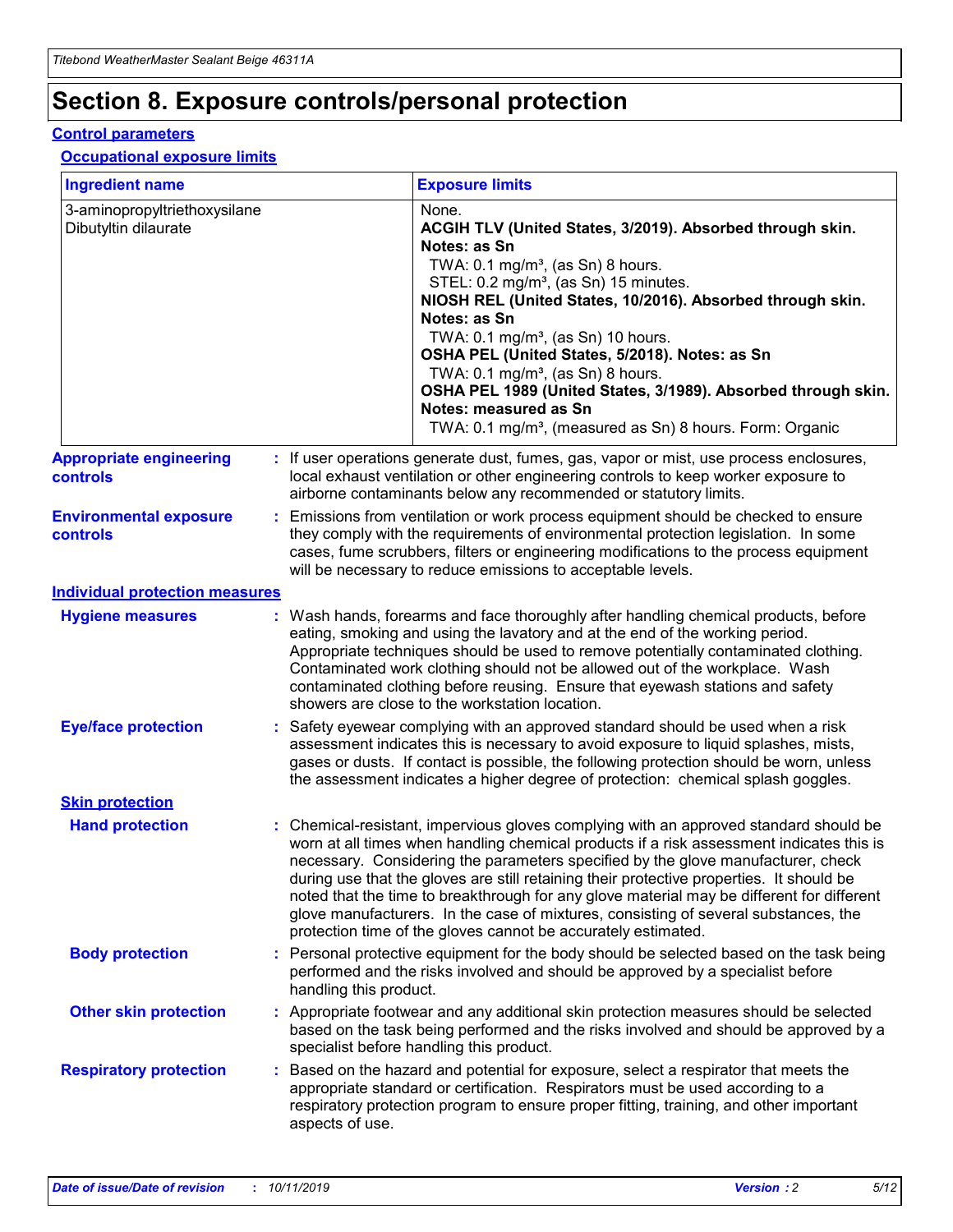## **Section 9. Physical and chemical properties**

#### **Appearance**

| <b>Physical state</b>                             | : Liquid. [Paste.]                                                |
|---------------------------------------------------|-------------------------------------------------------------------|
| Color                                             | Beige.                                                            |
| Odor                                              | None [Slight]                                                     |
| <b>Odor threshold</b>                             | : Not available.                                                  |
| рH                                                | : Not applicable.                                                 |
| <b>Melting point</b>                              | : Not available.                                                  |
| <b>Boiling point</b>                              | : $>100^{\circ}$ C ( $>212^{\circ}$ F)                            |
| <b>Flash point</b>                                | : Closed cup: $>200^{\circ}$ C ( $>392^{\circ}$ F) [Setaflash.]   |
| <b>Evaporation rate</b>                           | $:$ <1 (butyl acetate = 1)                                        |
| <b>Flammability (solid, gas)</b>                  | : Not available.                                                  |
| Lower and upper explosive<br>(flammable) limits   | : Not available.                                                  |
| <b>VOC (less water, less</b><br>exempt solvents)  | $: 0$ g/l                                                         |
| <b>Volatility</b>                                 | $: 0\%$ (w/w)                                                     |
| <b>Vapor density</b>                              | : Not available.                                                  |
| <b>Relative density</b>                           | : 1.4329                                                          |
| <b>Solubility</b>                                 | : Insoluble in the following materials: cold water and hot water. |
| <b>Solubility in water</b>                        | : Not available.                                                  |
| <b>Partition coefficient: n-</b><br>octanol/water | : Not available.                                                  |
| <b>Auto-ignition temperature</b>                  | : Not available.                                                  |
| <b>Decomposition temperature</b>                  | : Not available.                                                  |
| <b>Viscosity</b>                                  | : Not available.                                                  |

# **Section 10. Stability and reactivity**

| <b>Reactivity</b>                            |    | : No specific test data related to reactivity available for this product or its ingredients.            |
|----------------------------------------------|----|---------------------------------------------------------------------------------------------------------|
| <b>Chemical stability</b>                    |    | : The product is stable.                                                                                |
| <b>Possibility of hazardous</b><br>reactions |    | : Under normal conditions of storage and use, hazardous reactions will not occur.                       |
| <b>Conditions to avoid</b>                   |    | : No specific data.                                                                                     |
| <b>Incompatible materials</b>                | ٠. | No specific data.                                                                                       |
| <b>Hazardous decomposition</b><br>products   | ÷. | Under normal conditions of storage and use, hazardous decomposition products should<br>not be produced. |

# **Section 11. Toxicological information**

## **Information on toxicological effects**

#### **Acute toxicity**

| <b>Product/ingredient name</b> | <b>Result</b>           | <b>Species</b> | <b>Dose</b>                | <b>Exposure</b> |
|--------------------------------|-------------------------|----------------|----------------------------|-----------------|
| 3-aminopropyltriethoxysilane   | <b>ILD50 Dermal</b>     | Rabbit         | 4.29 g/kg                  |                 |
| Dibutyltin dilaurate           | ILD50 Oral<br>LD50 Oral | Rat<br>Rat     | $1.57$ g/kg<br>175 $mg/kg$ |                 |
|                                |                         |                |                            |                 |

**Irritation/Corrosion**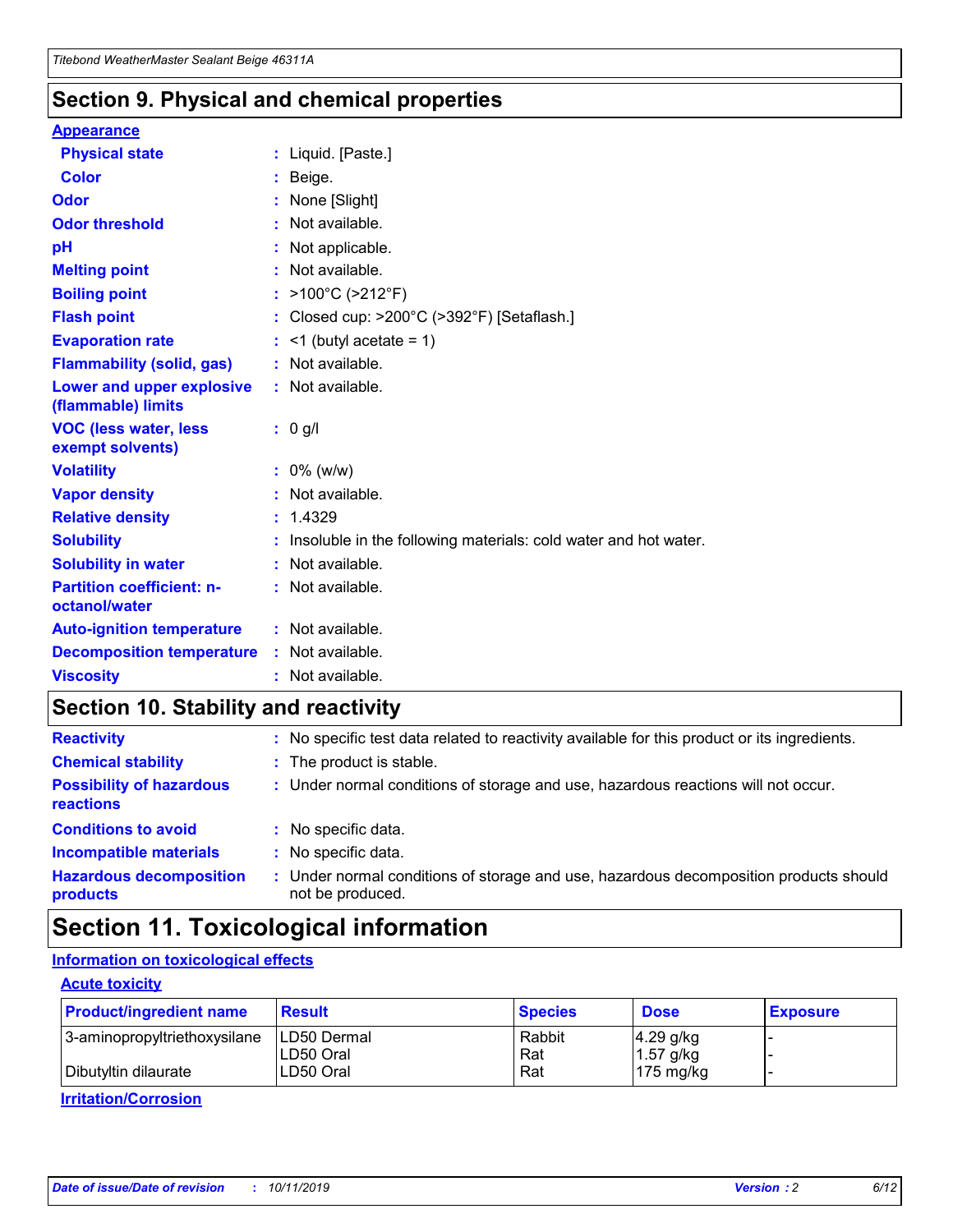# **Section 11. Toxicological information**

| <b>Product/ingredient name</b> | <b>Result</b>            | <b>Species</b> | <b>Score</b> | <b>Exposure</b>           | <b>Observation</b> |
|--------------------------------|--------------------------|----------------|--------------|---------------------------|--------------------|
| 3-aminopropyltriethoxysilane   | Eyes - Mild irritant     | Rabbit         |              | $100$ mg                  |                    |
|                                | Eyes - Severe irritant   | Rabbit         |              | 24 hours 750              |                    |
|                                |                          |                |              | ug                        |                    |
|                                | Skin - Severe irritant   | Rabbit         |              | 24 hours 5                | -                  |
| Dibutyltin dilaurate           | Eyes - Moderate irritant | Rabbit         |              | mq<br><b>24 hours 100</b> |                    |
|                                |                          |                |              | mg                        |                    |
|                                | Skin - Severe irritant   | Rabbit         |              | 500 mg                    |                    |

### **Sensitization**

Not available.

#### **Mutagenicity**

Not available.

#### **Carcinogenicity**

Not available.

#### **Reproductive toxicity**

Not available.

#### **Teratogenicity**

Not available.

#### **Specific target organ toxicity (single exposure)**

Not available.

#### **Specific target organ toxicity (repeated exposure)**

| <b>Name</b>                                                                  |                                                                                                                             | <b>Category</b> | <b>Route of</b><br>exposure  | <b>Target organs</b> |
|------------------------------------------------------------------------------|-----------------------------------------------------------------------------------------------------------------------------|-----------------|------------------------------|----------------------|
| Dibutyltin dilaurate                                                         |                                                                                                                             | Category 1      | $\qquad \qquad \blacksquare$ | respiratory system   |
| <b>Aspiration hazard</b><br>Not available.                                   |                                                                                                                             |                 |                              |                      |
| <b>Information on the likely</b><br>routes of exposure                       | : Not available.                                                                                                            |                 |                              |                      |
| <b>Potential acute health effects</b>                                        |                                                                                                                             |                 |                              |                      |
| <b>Eye contact</b>                                                           | : May cause eye irritation.                                                                                                 |                 |                              |                      |
| <b>Inhalation</b>                                                            | : No known significant effects or critical hazards.                                                                         |                 |                              |                      |
| <b>Skin contact</b>                                                          | : May cause skin irritation.                                                                                                |                 |                              |                      |
| <b>Ingestion</b>                                                             | : No known significant effects or critical hazards.                                                                         |                 |                              |                      |
| Symptoms related to the physical, chemical and toxicological characteristics |                                                                                                                             |                 |                              |                      |
| <b>Eye contact</b>                                                           | : Adverse symptoms may include the following:<br>irritation<br>watering<br>redness                                          |                 |                              |                      |
| <b>Inhalation</b>                                                            | : Adverse symptoms may include the following:<br>reduced fetal weight<br>increase in fetal deaths<br>skeletal malformations |                 |                              |                      |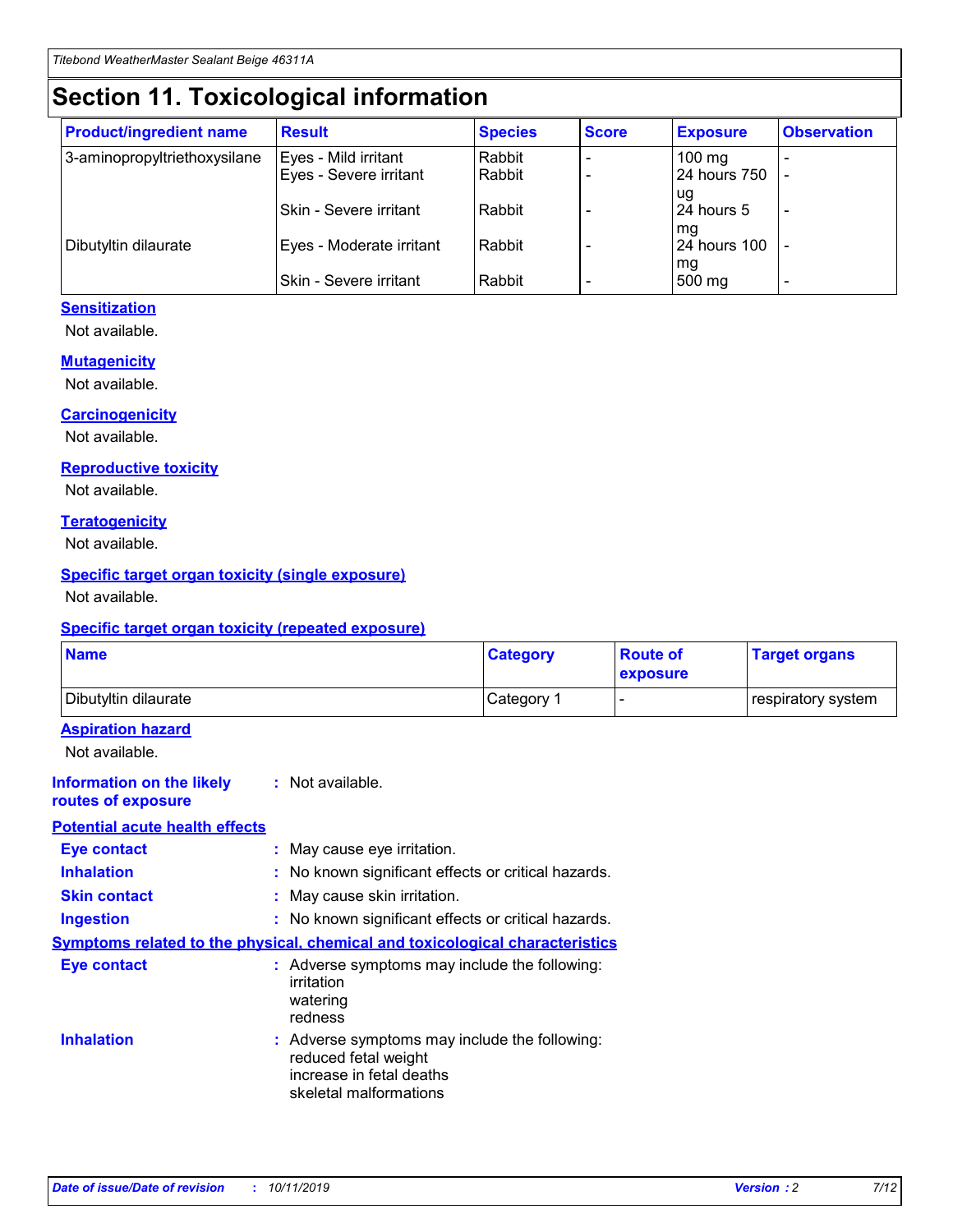# **Section 11. Toxicological information**

| <b>Skin contact</b>                     | : Adverse symptoms may include the following:                                                            |
|-----------------------------------------|----------------------------------------------------------------------------------------------------------|
|                                         | irritation                                                                                               |
|                                         | redness                                                                                                  |
|                                         | reduced fetal weight                                                                                     |
|                                         | increase in fetal deaths                                                                                 |
|                                         | skeletal malformations                                                                                   |
| <b>Ingestion</b>                        | : Adverse symptoms may include the following:                                                            |
|                                         | reduced fetal weight                                                                                     |
|                                         | increase in fetal deaths                                                                                 |
|                                         | skeletal malformations                                                                                   |
|                                         | Delayed and immediate effects and also chronic effects from short and long term exposure                 |
| <b>Short term exposure</b>              |                                                                                                          |
| <b>Potential immediate</b>              | : Not available.                                                                                         |
| effects                                 |                                                                                                          |
| <b>Potential delayed effects</b>        | : Not available.                                                                                         |
| Long term exposure                      |                                                                                                          |
| <b>Potential immediate</b>              | : Not available.                                                                                         |
| effects                                 |                                                                                                          |
| <b>Potential delayed effects</b>        | : Not available.                                                                                         |
| <b>Potential chronic health effects</b> |                                                                                                          |
| Not available.                          |                                                                                                          |
| <b>General</b>                          | : Once sensitized, a severe allergic reaction may occur when subsequently exposed to<br>very low levels. |
| <b>Carcinogenicity</b>                  | : No known significant effects or critical hazards.                                                      |
| <b>Mutagenicity</b>                     | : No known significant effects or critical hazards.                                                      |
| <b>Teratogenicity</b>                   | May damage the unborn child.                                                                             |
| <b>Developmental effects</b>            | : No known significant effects or critical hazards.                                                      |
| <b>Fertility effects</b>                | May damage fertility.                                                                                    |
| <b>Numerical measures of toxicity</b>   |                                                                                                          |
| <b>Acute toxicity estimates</b>         |                                                                                                          |
| الملمانة المستنقط فالمرابط              |                                                                                                          |

Not available.

# **Section 12. Ecological information**

#### **Toxicity**

| <b>Product/ingredient name</b> | <b>Result</b>                     | <b>Species</b>                       | <b>Exposure</b> |
|--------------------------------|-----------------------------------|--------------------------------------|-----------------|
| Dibutyltin dilaurate           | Chronic EC10 > 2 mg/l Fresh water | Algae - Scenedesmus<br>I subspicatus | l 96 hours      |

## **Persistence and degradability**

| <b>Product/ingredient name</b> | <b>Test</b>                                                                    | <b>Result</b>  |                   | <b>Dose</b> | <b>Inoculum</b>         |
|--------------------------------|--------------------------------------------------------------------------------|----------------|-------------------|-------------|-------------------------|
| Dibutyltin dilaurate           | OECD 301F<br>Ready<br>Biodegradability -<br>Manometric<br>Respirometry<br>Test | 23 % - 28 days |                   |             |                         |
| <b>Product/ingredient name</b> | <b>Aquatic half-life</b>                                                       |                | <b>Photolysis</b> |             | <b>Biodegradability</b> |
| Dibutyltin dilaurate           |                                                                                |                |                   |             | Inherent                |

## **Bioaccumulative potential**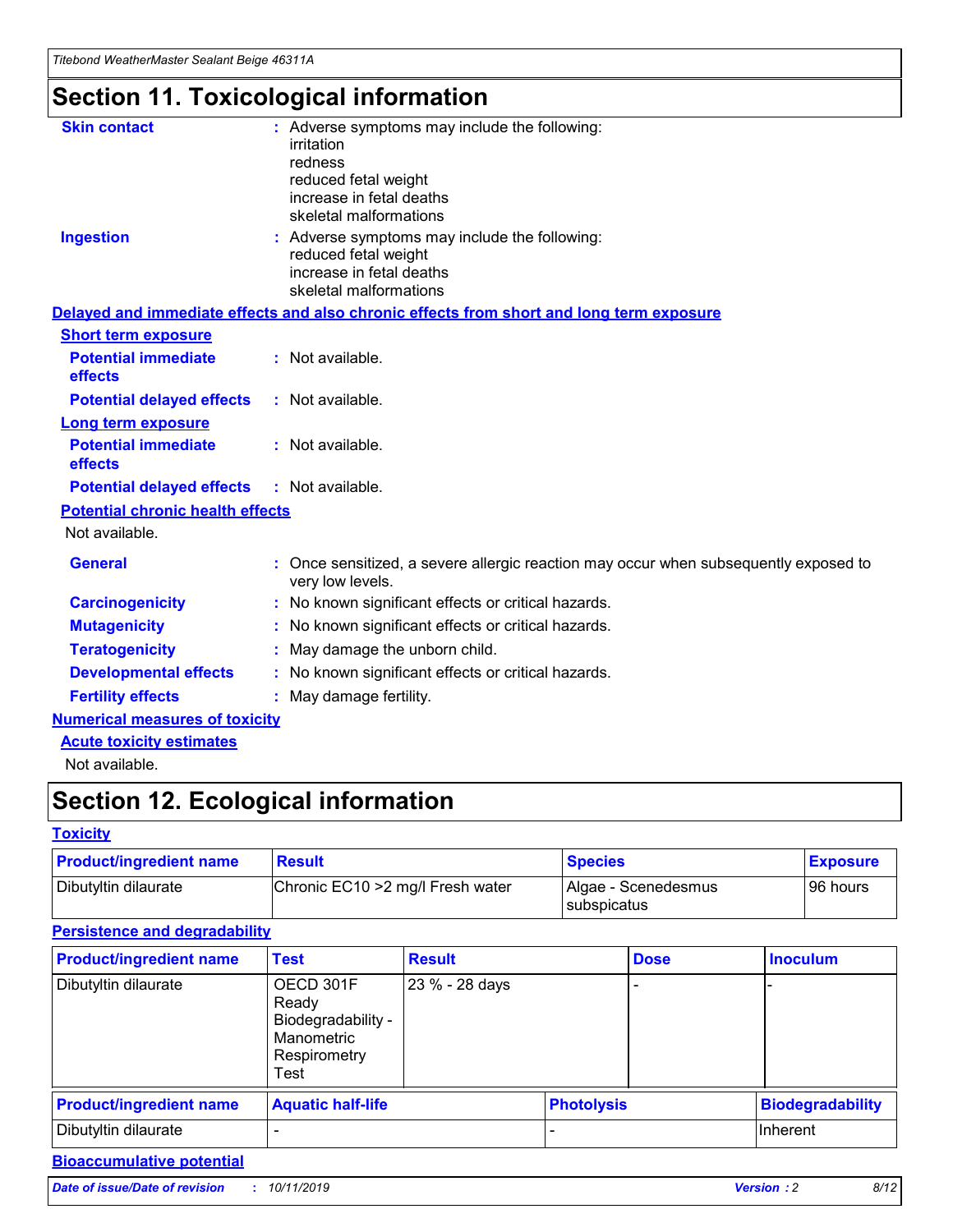# **Section 12. Ecological information**

| <b>Product/ingredient name</b> | $LoaPow$ | <b>BCF</b> | <b>Potential</b> |
|--------------------------------|----------|------------|------------------|
| 3-aminopropyltriethoxysilane   | 1.7      | 3.4        | low              |
| Dibutyltin dilaurate           | 4.44     | 2.91       | low              |

#### **Mobility in soil**

| <i></i>                                                       |                                                     |
|---------------------------------------------------------------|-----------------------------------------------------|
| <b>Soil/water partition</b><br>coefficient (K <sub>oc</sub> ) | : Not available.                                    |
| <b>Other adverse effects</b>                                  | : No known significant effects or critical hazards. |

## **Section 13. Disposal considerations**

**Disposal methods :**

The generation of waste should be avoided or minimized wherever possible. Disposal of this product, solutions and any by-products should at all times comply with the requirements of environmental protection and waste disposal legislation and any regional local authority requirements. Dispose of surplus and non-recyclable products via a licensed waste disposal contractor. Waste should not be disposed of untreated to the sewer unless fully compliant with the requirements of all authorities with jurisdiction. Waste packaging should be recycled. Incineration or landfill should only be considered when recycling is not feasible. This material and its container must be disposed of in a safe way. Care should be taken when handling emptied containers that have not been cleaned or rinsed out. Empty containers or liners may retain some product residues. Avoid dispersal of spilled material and runoff and contact with soil, waterways, drains and sewers.

# **Section 14. Transport information**

|                                      | <b>DOT</b><br><b>Classification</b> | <b>TDG</b><br><b>Classification</b> | <b>Mexico</b><br><b>Classification</b> | <b>ADR/RID</b> | <b>IMDG</b>              | <b>IATA</b>              |
|--------------------------------------|-------------------------------------|-------------------------------------|----------------------------------------|----------------|--------------------------|--------------------------|
| <b>UN number</b>                     | Not regulated.                      | Not regulated.                      | Not regulated.                         | Not regulated. | Not regulated.           | Not regulated.           |
| <b>UN proper</b><br>shipping name    | $\blacksquare$                      |                                     |                                        |                |                          |                          |
| <b>Transport</b><br>hazard class(es) | $\blacksquare$                      | $\overline{\phantom{a}}$            | $\blacksquare$                         | $\blacksquare$ | $\overline{\phantom{a}}$ | $\blacksquare$           |
| <b>Packing group</b>                 | $\overline{\phantom{a}}$            | $\overline{\phantom{0}}$            | $\overline{\phantom{a}}$               | -              | $\overline{\phantom{0}}$ | $\overline{\phantom{a}}$ |
| <b>Environmental</b><br>hazards      | No.                                 | No.                                 | No.                                    | No.            | No.                      | No.                      |

# **Section 15. Regulatory information**

### **U.S. Federal regulations**

#### **SARA 302/304**

#### **Composition/information on ingredients**

No products were found.

**SARA 304 RQ :** Not applicable.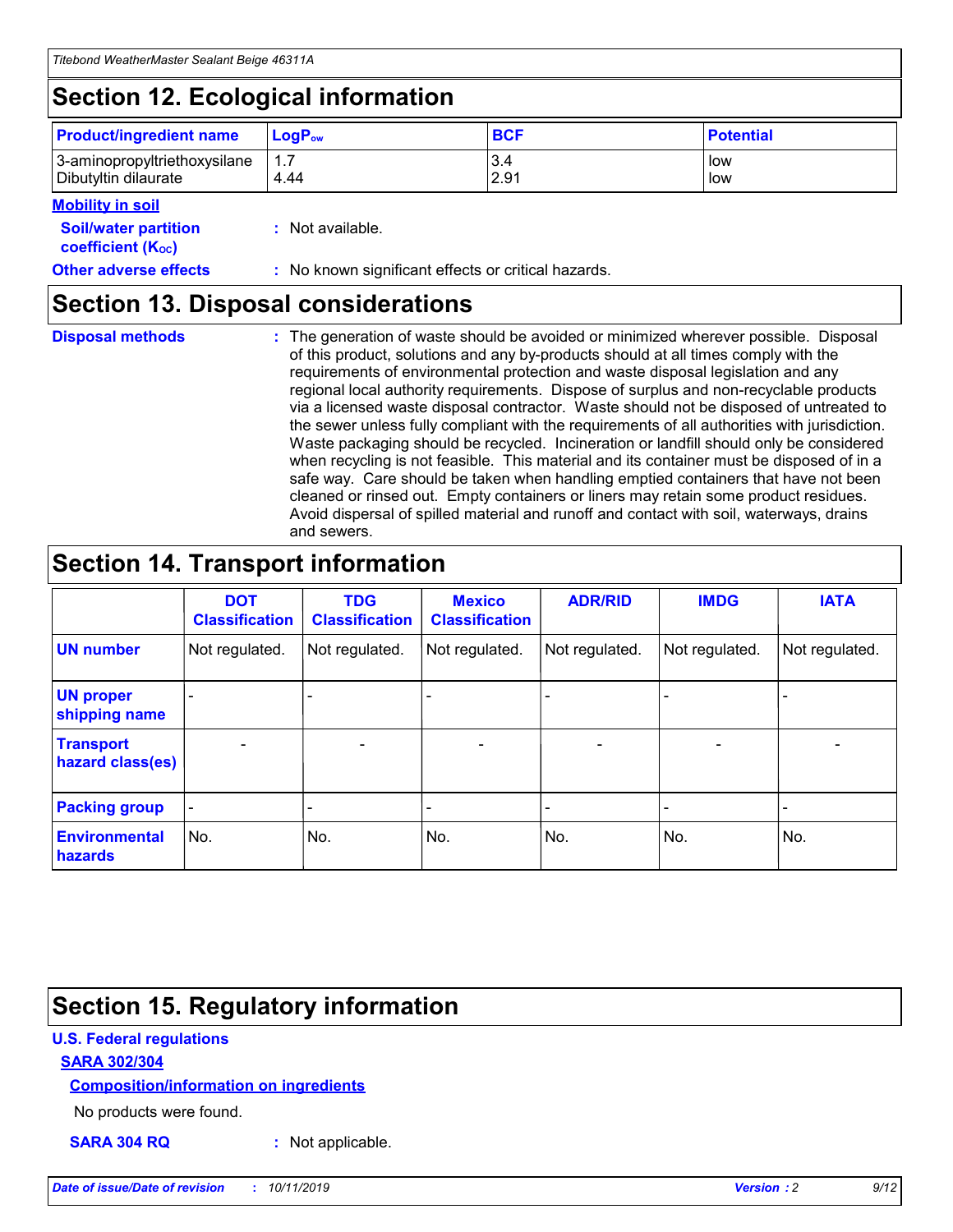# **Section 15. Regulatory information**

#### **SARA 311/312**

**Classification :** EYE IRRITATION - Category 2B SKIN SENSITIZATION - Category 1 TOXIC TO REPRODUCTION (Fertility) - Category 1B TOXIC TO REPRODUCTION (Unborn child) - Category 1B

#### **Composition/information on ingredients**

| <b>Name</b>                  | $\frac{9}{6}$ | <b>Classification</b>                                                                                            |
|------------------------------|---------------|------------------------------------------------------------------------------------------------------------------|
| 3-aminopropyltriethoxysilane | $\leq$ 3      | <b>FLAMMABLE LIQUIDS - Category 4</b><br><b>ACUTE TOXICITY (oral) - Category 4</b>                               |
|                              |               | SKIN IRRITATION - Category 2<br>EYE IRRITATION - Category 2A                                                     |
| Dibutyltin dilaurate         | ≤0.3          | ACUTE TOXICITY (oral) - Category 3<br>SKIN CORROSION - Category 1C                                               |
|                              |               | SERIOUS EYE DAMAGE - Category 1<br>SKIN SENSITIZATION - Category 1<br><b>GERM CELL MUTAGENICITY - Category 2</b> |
|                              |               | TOXIC TO REPRODUCTION (Fertility) - Category 1B<br>TOXIC TO REPRODUCTION (Unborn child) - Category 1B            |
|                              |               | SPECIFIC TARGET ORGAN TOXICITY (REPEATED<br>EXPOSURE) (respiratory system) - Category 1                          |

#### **State regulations**

| <b>Massachusetts</b> | : None of the components are listed. |
|----------------------|--------------------------------------|
| <b>New York</b>      | : None of the components are listed. |
| <b>New Jersey</b>    | : None of the components are listed. |
| <b>Pennsylvania</b>  | : None of the components are listed. |

#### **California Prop. 65**

**A** WARNING: This product can expose you to methanol, which is known to the State of California to cause birth defects or other reproductive harm. For more information go to www.P65Warnings.ca.gov.

| <b>Ingredient name</b> | No significant risk Maximum<br>level | acceptable dosage<br>level |
|------------------------|--------------------------------------|----------------------------|
| methanol               |                                      | Yes.                       |

#### **International regulations**

**Chemical Weapon Convention List Schedules I, II & III Chemicals** Not listed.

#### **Montreal Protocol**

Not listed.

#### **Stockholm Convention on Persistent Organic Pollutants**

Not listed.

## **UNECE Aarhus Protocol on POPs and Heavy Metals**

Not listed.

#### **Inventory list**

## **China :** All components are listed or exempted.

#### **United States TSCA 8(b) inventory :** All components are active or exempted.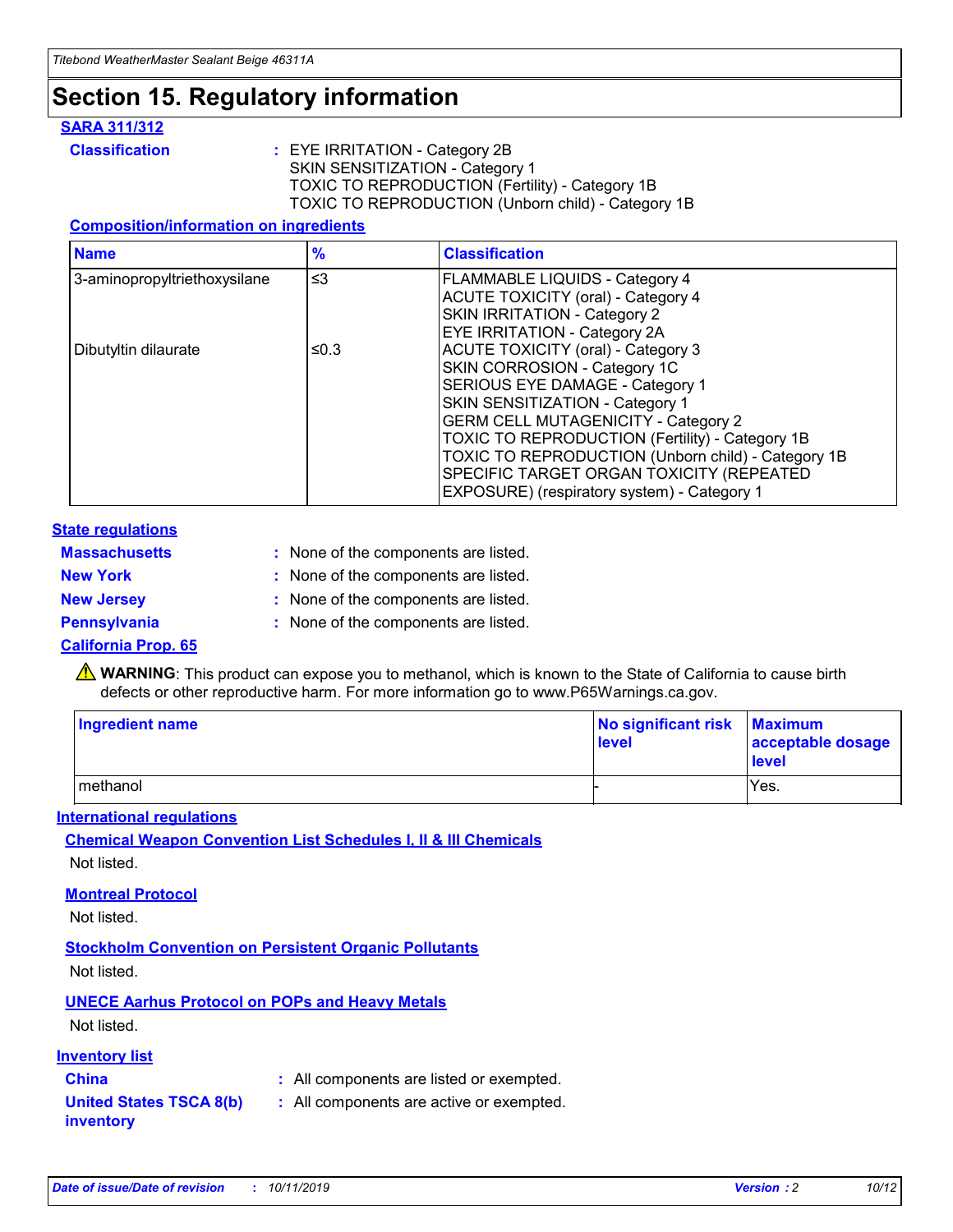# **Section 16. Other information**

**Hazardous Material Information System (U.S.A.)**



**Caution: HMIS® ratings are based on a 0-4 rating scale, with 0 representing minimal hazards or risks, and 4 representing significant hazards or risks. Although HMIS® ratings and the associated label are not required on SDSs or products leaving a facility under 29 CFR 1910.1200, the preparer may choose to provide them. HMIS® ratings are to be used with a fully implemented HMIS® program. HMIS® is a registered trademark and service mark of the American Coatings Association, Inc.**

**The customer is responsible for determining the PPE code for this material. For more information on HMIS® Personal Protective Equipment (PPE) codes, consult the HMIS® Implementation Manual.**

#### **National Fire Protection Association (U.S.A.)**



**Reprinted with permission from NFPA 704-2001, Identification of the Hazards of Materials for Emergency Response Copyright ©1997, National Fire Protection Association, Quincy, MA 02269. This reprinted material is not the complete and official position of the National Fire Protection Association, on the referenced subject which is represented only by the standard in its entirety.**

**Copyright ©2001, National Fire Protection Association, Quincy, MA 02269. This warning system is intended to be interpreted and applied only by properly trained individuals to identify fire, health and reactivity hazards of chemicals. The user is referred to certain limited number of chemicals with recommended classifications in NFPA 49 and NFPA 325, which would be used as a guideline only. Whether the chemicals are classified by NFPA or not, anyone using the 704 systems to classify chemicals does so at their own risk.**

**Procedure used to derive the classification**

| <b>Classification</b>                                                                                                                                                    |                                                                                                                                                  | <b>Justification</b>                                                                                                                                                                                                                                                                                                                                                                                                 |  |
|--------------------------------------------------------------------------------------------------------------------------------------------------------------------------|--------------------------------------------------------------------------------------------------------------------------------------------------|----------------------------------------------------------------------------------------------------------------------------------------------------------------------------------------------------------------------------------------------------------------------------------------------------------------------------------------------------------------------------------------------------------------------|--|
| EYE IRRITATION - Category 2B<br>SKIN SENSITIZATION - Category 1<br>TOXIC TO REPRODUCTION (Fertility) - Category 1B<br>TOXIC TO REPRODUCTION (Unborn child) - Category 1B |                                                                                                                                                  | Expert judgment<br>Expert judgment<br>Expert judgment<br>Expert judgment                                                                                                                                                                                                                                                                                                                                             |  |
| <b>History</b>                                                                                                                                                           |                                                                                                                                                  |                                                                                                                                                                                                                                                                                                                                                                                                                      |  |
| Date of printing                                                                                                                                                         | : 4/22/2022                                                                                                                                      |                                                                                                                                                                                                                                                                                                                                                                                                                      |  |
| Date of issue/Date of<br>revision                                                                                                                                        | : 10/11/2019                                                                                                                                     |                                                                                                                                                                                                                                                                                                                                                                                                                      |  |
| Date of previous issue                                                                                                                                                   | : 10/16/2020                                                                                                                                     |                                                                                                                                                                                                                                                                                                                                                                                                                      |  |
| <b>Version</b>                                                                                                                                                           | $\therefore$ 2                                                                                                                                   |                                                                                                                                                                                                                                                                                                                                                                                                                      |  |
| <b>Key to abbreviations</b>                                                                                                                                              | $\therefore$ ATE = Acute Toxicity Estimate<br><b>BCF</b> = Bioconcentration Factor<br>IBC = Intermediate Bulk Container<br>$UN = United Nations$ | GHS = Globally Harmonized System of Classification and Labelling of Chemicals<br>IATA = International Air Transport Association<br><b>IMDG = International Maritime Dangerous Goods</b><br>LogPow = logarithm of the octanol/water partition coefficient<br>MARPOL = International Convention for the Prevention of Pollution From Ships, 1973<br>as modified by the Protocol of 1978. ("Marpol" = marine pollution) |  |